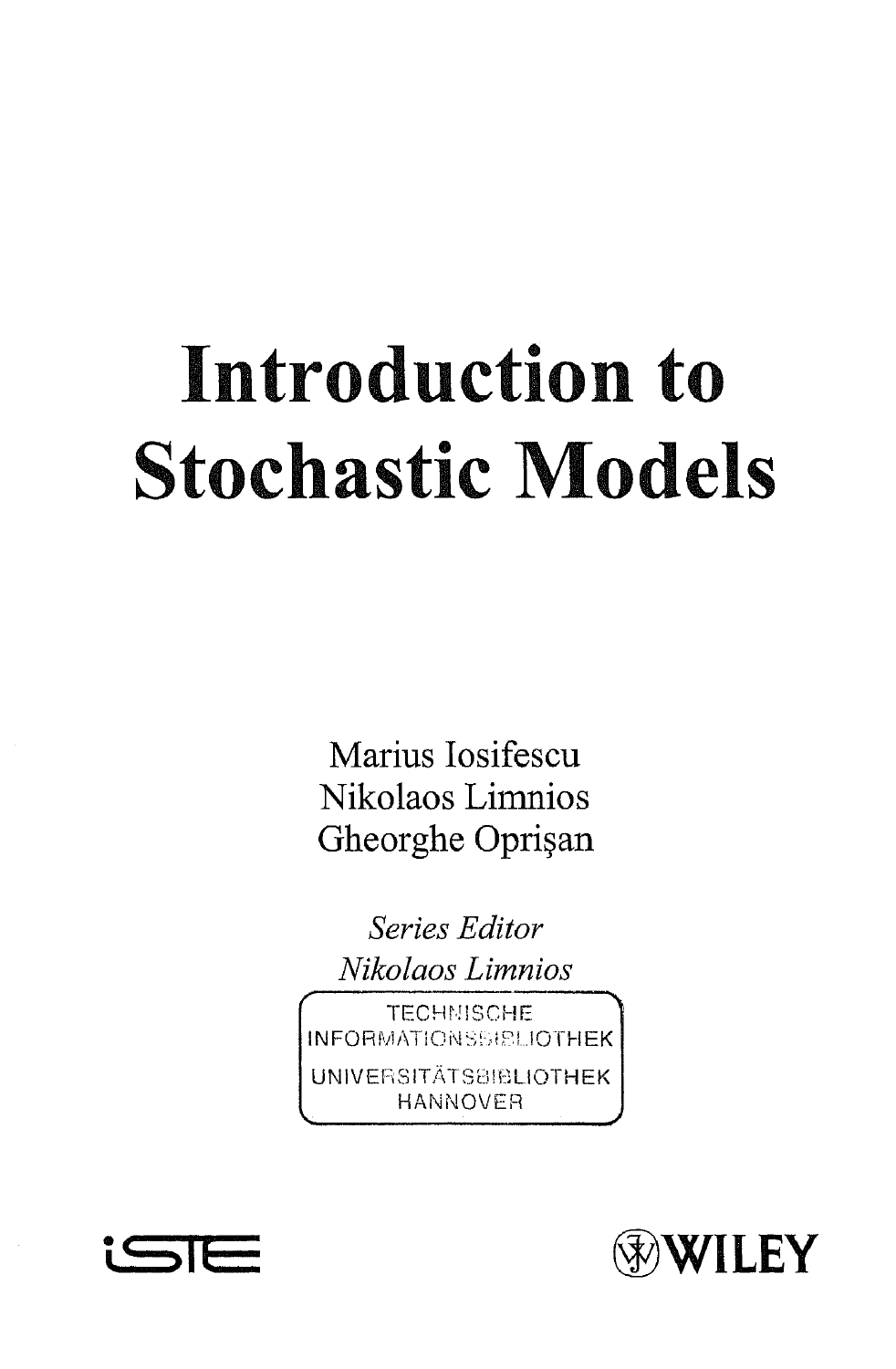## **Contents**

|                                                                                      | ix           |
|--------------------------------------------------------------------------------------|--------------|
| Chapter 1. Introduction to Stochastic Processes                                      | 1            |
|                                                                                      | $\mathbf{1}$ |
|                                                                                      | 10           |
|                                                                                      | 13           |
|                                                                                      | 13           |
|                                                                                      | 14           |
| 1.3.3. Martingale convergence $\ldots \ldots \ldots \ldots \ldots \ldots \ldots$     | 16           |
|                                                                                      | 17           |
|                                                                                      | 17           |
|                                                                                      | 18           |
| 1.4.2. Transition function $\ldots \ldots \ldots \ldots \ldots \ldots \ldots \ldots$ | 20           |
|                                                                                      | 23           |
|                                                                                      | 24           |
|                                                                                      | 26           |
|                                                                                      | 27           |
| $1.6.1$ . Transition function $\ldots \ldots \ldots \ldots \ldots \ldots \ldots$     | 28           |
| 1.6.2. Kolmogorov equations $\ldots \ldots \ldots \ldots \ldots \ldots \ldots$       | 29           |
|                                                                                      | 33           |
| 1.7.1. Markov renewal processes $\ldots \ldots \ldots \ldots \ldots \ldots$          | 33           |
|                                                                                      | 34           |
|                                                                                      |              |
|                                                                                      | 37           |
|                                                                                      | 37           |
|                                                                                      | 39           |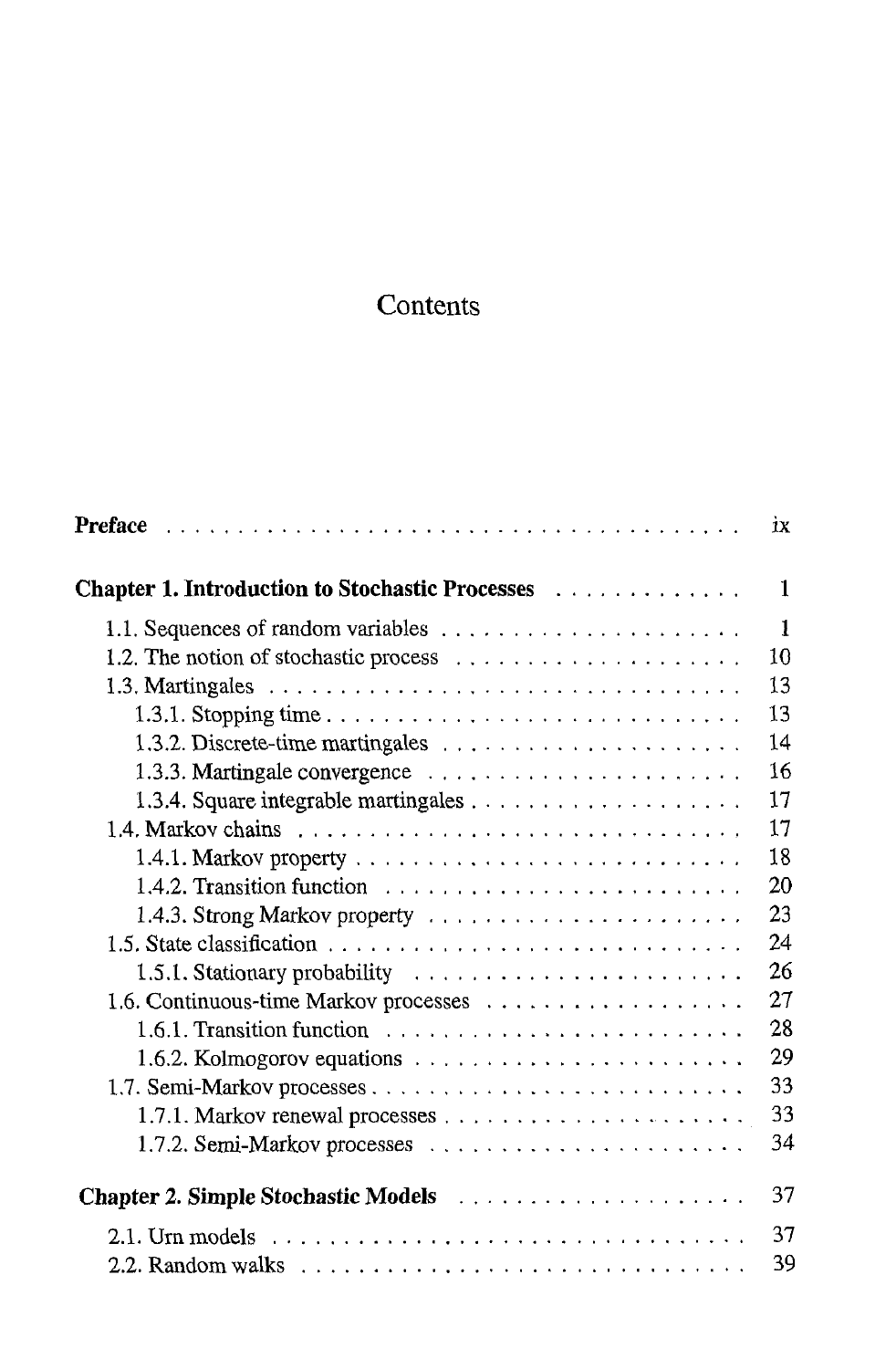vi Introduction to Stochastic Models

 $\ddot{\phantom{a}}$ 

|                                                                                        | 44  |
|----------------------------------------------------------------------------------------|-----|
|                                                                                        | 44  |
|                                                                                        | 47  |
|                                                                                        | 50  |
|                                                                                        | 59  |
| <b>Chapter 3. Elements of Markov Modeling</b><br>.                                     | 61  |
| 3.1. Markov models: ideas, history, applications                                       | 61  |
|                                                                                        | 63  |
| 3.2.1. The microscopic chain $\ldots \ldots \ldots \ldots \ldots \ldots \ldots \ldots$ | 63  |
|                                                                                        | 66  |
| 3.2.3. Some characteristics of the Ehrenfest model                                     | 70  |
| 3.2.4. The discrete-time Ehrenfest model: history,                                     |     |
|                                                                                        | 77  |
|                                                                                        | 79  |
| 3.3.1. Laws of heredity and mathematics                                                | 79  |
|                                                                                        | 81  |
| 3.3.3. Models with two genotypes and without mutations                                 | 88  |
| 3.3.4. Models with several genotypes and without mutations                             | 92  |
| 3.3.5. Models with two genotypes and mutations                                         | 94  |
| 3.3.6. Models with several genotypes and mutations                                     | 96  |
| 3.3.7. Models with partitioned population                                              | 100 |
| 3.3.8. Genealogy models for large size populations                                     | 102 |
|                                                                                        | 110 |
|                                                                                        | 110 |
|                                                                                        | 117 |
| 3.4.3. A generalized storage model                                                     | 121 |
|                                                                                        | 124 |
|                                                                                        | 124 |
| 3.5.2. Some classes of survival distributions                                          | 131 |
|                                                                                        | 137 |
|                                                                                        | 142 |
|                                                                                        | 149 |
|                                                                                        | 149 |
|                                                                                        | 155 |
|                                                                                        | 159 |
| 4.4. Replacement models                                                                | 161 |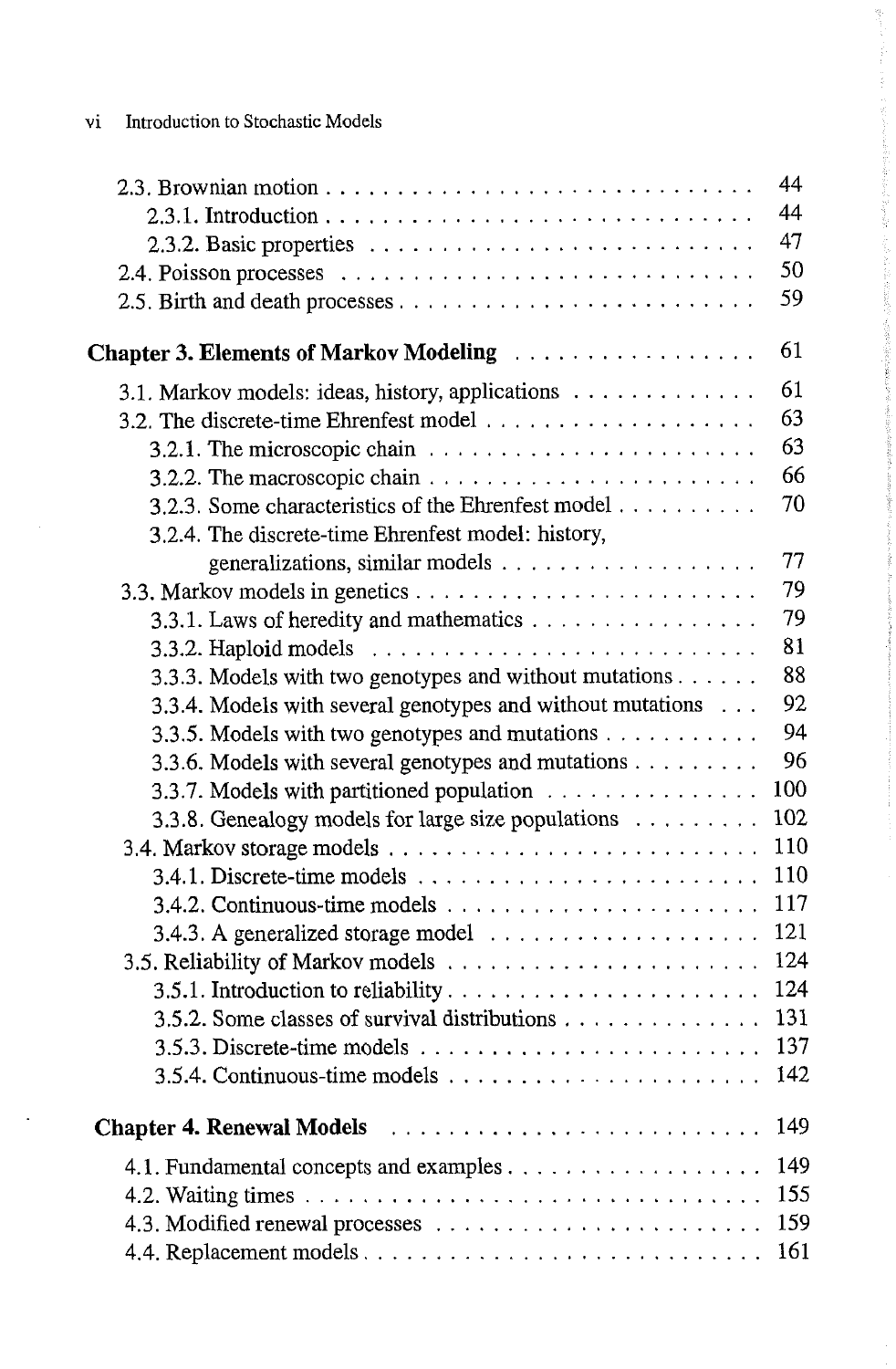$\hat{\boldsymbol{\beta}}$ 

| 4.6. The risk problem of an insurance company<br>168<br>171<br>171<br>4.7.2. Type II counters $\ldots \ldots \ldots \ldots \ldots \ldots \ldots \ldots$<br>178<br>180<br>4.9. Superposition of renewal processes<br>182<br>186<br>Chapter 5. Semi-Markov Models<br>189<br>189<br>190<br>5.2.1. Definitions $\ldots \ldots \ldots \ldots \ldots \ldots \ldots \ldots \ldots \ldots$<br>190<br>193<br>5.3. First-passage times and state classification<br>196<br>5.3.1. Stationary distribution and asymptotic results<br>197<br>200<br>207<br>208<br>213<br>218<br>219<br>221<br>222<br>227<br>6.1. The Bienaymé-Galton-Watson model<br>227<br>227<br>232<br>235<br>6.1.4. Extinction probability: critical theorem<br>236<br>6.1.5. Asymptotic formulas for the extinction probability<br>240<br>6.1.6. Bounds for the extinction probability $\ldots \ldots \ldots \ldots$<br>243<br>6.1.7. A decomposition of supercritical models<br>245<br>246<br>6.1.9. Bounds for the distribution and the mean of the<br>extinction time $\ldots \ldots \ldots \ldots \ldots \ldots \ldots \ldots \ldots 252$<br>255 | 165 |
|--------------------------------------------------------------------------------------------------------------------------------------------------------------------------------------------------------------------------------------------------------------------------------------------------------------------------------------------------------------------------------------------------------------------------------------------------------------------------------------------------------------------------------------------------------------------------------------------------------------------------------------------------------------------------------------------------------------------------------------------------------------------------------------------------------------------------------------------------------------------------------------------------------------------------------------------------------------------------------------------------------------------------------------------------------------------------------------------------------------|-----|
|                                                                                                                                                                                                                                                                                                                                                                                                                                                                                                                                                                                                                                                                                                                                                                                                                                                                                                                                                                                                                                                                                                              |     |
|                                                                                                                                                                                                                                                                                                                                                                                                                                                                                                                                                                                                                                                                                                                                                                                                                                                                                                                                                                                                                                                                                                              |     |
|                                                                                                                                                                                                                                                                                                                                                                                                                                                                                                                                                                                                                                                                                                                                                                                                                                                                                                                                                                                                                                                                                                              |     |
|                                                                                                                                                                                                                                                                                                                                                                                                                                                                                                                                                                                                                                                                                                                                                                                                                                                                                                                                                                                                                                                                                                              |     |
|                                                                                                                                                                                                                                                                                                                                                                                                                                                                                                                                                                                                                                                                                                                                                                                                                                                                                                                                                                                                                                                                                                              |     |
|                                                                                                                                                                                                                                                                                                                                                                                                                                                                                                                                                                                                                                                                                                                                                                                                                                                                                                                                                                                                                                                                                                              |     |
|                                                                                                                                                                                                                                                                                                                                                                                                                                                                                                                                                                                                                                                                                                                                                                                                                                                                                                                                                                                                                                                                                                              |     |
|                                                                                                                                                                                                                                                                                                                                                                                                                                                                                                                                                                                                                                                                                                                                                                                                                                                                                                                                                                                                                                                                                                              |     |
|                                                                                                                                                                                                                                                                                                                                                                                                                                                                                                                                                                                                                                                                                                                                                                                                                                                                                                                                                                                                                                                                                                              |     |
|                                                                                                                                                                                                                                                                                                                                                                                                                                                                                                                                                                                                                                                                                                                                                                                                                                                                                                                                                                                                                                                                                                              |     |
|                                                                                                                                                                                                                                                                                                                                                                                                                                                                                                                                                                                                                                                                                                                                                                                                                                                                                                                                                                                                                                                                                                              |     |
|                                                                                                                                                                                                                                                                                                                                                                                                                                                                                                                                                                                                                                                                                                                                                                                                                                                                                                                                                                                                                                                                                                              |     |
|                                                                                                                                                                                                                                                                                                                                                                                                                                                                                                                                                                                                                                                                                                                                                                                                                                                                                                                                                                                                                                                                                                              |     |
|                                                                                                                                                                                                                                                                                                                                                                                                                                                                                                                                                                                                                                                                                                                                                                                                                                                                                                                                                                                                                                                                                                              |     |
|                                                                                                                                                                                                                                                                                                                                                                                                                                                                                                                                                                                                                                                                                                                                                                                                                                                                                                                                                                                                                                                                                                              |     |
|                                                                                                                                                                                                                                                                                                                                                                                                                                                                                                                                                                                                                                                                                                                                                                                                                                                                                                                                                                                                                                                                                                              |     |
|                                                                                                                                                                                                                                                                                                                                                                                                                                                                                                                                                                                                                                                                                                                                                                                                                                                                                                                                                                                                                                                                                                              |     |
|                                                                                                                                                                                                                                                                                                                                                                                                                                                                                                                                                                                                                                                                                                                                                                                                                                                                                                                                                                                                                                                                                                              |     |
|                                                                                                                                                                                                                                                                                                                                                                                                                                                                                                                                                                                                                                                                                                                                                                                                                                                                                                                                                                                                                                                                                                              |     |
|                                                                                                                                                                                                                                                                                                                                                                                                                                                                                                                                                                                                                                                                                                                                                                                                                                                                                                                                                                                                                                                                                                              |     |
|                                                                                                                                                                                                                                                                                                                                                                                                                                                                                                                                                                                                                                                                                                                                                                                                                                                                                                                                                                                                                                                                                                              |     |
|                                                                                                                                                                                                                                                                                                                                                                                                                                                                                                                                                                                                                                                                                                                                                                                                                                                                                                                                                                                                                                                                                                              |     |
|                                                                                                                                                                                                                                                                                                                                                                                                                                                                                                                                                                                                                                                                                                                                                                                                                                                                                                                                                                                                                                                                                                              |     |
|                                                                                                                                                                                                                                                                                                                                                                                                                                                                                                                                                                                                                                                                                                                                                                                                                                                                                                                                                                                                                                                                                                              |     |
|                                                                                                                                                                                                                                                                                                                                                                                                                                                                                                                                                                                                                                                                                                                                                                                                                                                                                                                                                                                                                                                                                                              |     |
|                                                                                                                                                                                                                                                                                                                                                                                                                                                                                                                                                                                                                                                                                                                                                                                                                                                                                                                                                                                                                                                                                                              |     |
|                                                                                                                                                                                                                                                                                                                                                                                                                                                                                                                                                                                                                                                                                                                                                                                                                                                                                                                                                                                                                                                                                                              |     |
|                                                                                                                                                                                                                                                                                                                                                                                                                                                                                                                                                                                                                                                                                                                                                                                                                                                                                                                                                                                                                                                                                                              |     |
|                                                                                                                                                                                                                                                                                                                                                                                                                                                                                                                                                                                                                                                                                                                                                                                                                                                                                                                                                                                                                                                                                                              |     |
|                                                                                                                                                                                                                                                                                                                                                                                                                                                                                                                                                                                                                                                                                                                                                                                                                                                                                                                                                                                                                                                                                                              |     |
|                                                                                                                                                                                                                                                                                                                                                                                                                                                                                                                                                                                                                                                                                                                                                                                                                                                                                                                                                                                                                                                                                                              |     |
|                                                                                                                                                                                                                                                                                                                                                                                                                                                                                                                                                                                                                                                                                                                                                                                                                                                                                                                                                                                                                                                                                                              |     |
|                                                                                                                                                                                                                                                                                                                                                                                                                                                                                                                                                                                                                                                                                                                                                                                                                                                                                                                                                                                                                                                                                                              |     |
|                                                                                                                                                                                                                                                                                                                                                                                                                                                                                                                                                                                                                                                                                                                                                                                                                                                                                                                                                                                                                                                                                                              |     |
|                                                                                                                                                                                                                                                                                                                                                                                                                                                                                                                                                                                                                                                                                                                                                                                                                                                                                                                                                                                                                                                                                                              |     |

in and the